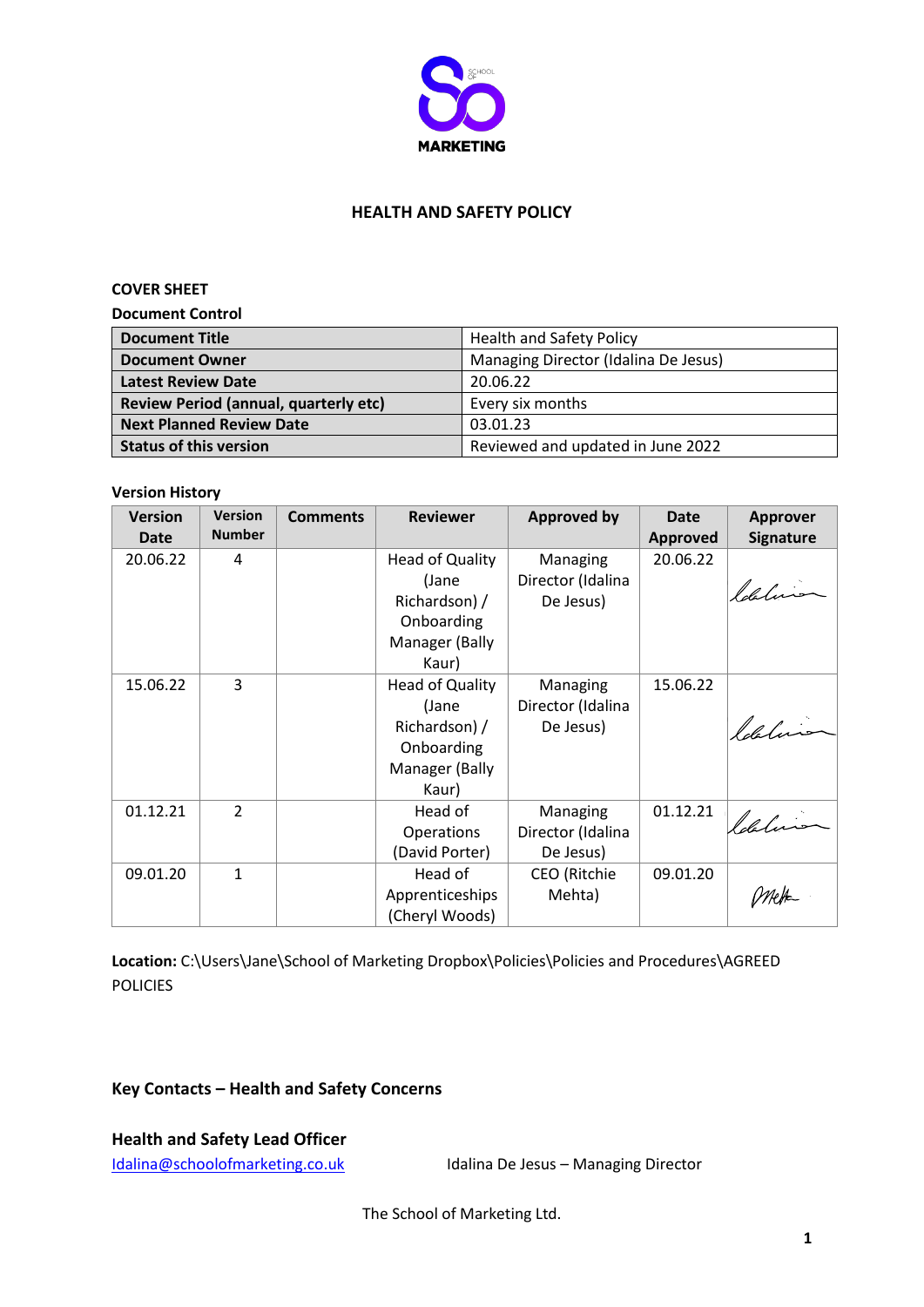

**Health and Safety Officer**

[David@schoolofmarketing.co.uk](mailto:David@schoolofmarketing.co.uk) David Porter – Programme Manager

### **Health and Safety Lead Officer**

- Has ultimate responsibility for the maintenance of policies on Health and Safety
- x Will monitor any further legislative demands and introduce new practices where required
- Will hold quarterly meetings to review all issues relating to health and safety where minutes are to be recorded

### **Health and Safety Officer**

- Is responsible for ensuring that safe recruitment practices are embedded and implemented across **School of Marketing**
- Ensure personnel records are accurately maintained and that all staff receive appropriate training and development
- Hold annual online training sessions to help train employees, create and share email communications to all employees, updating them with Health and Safety topics such as 'Wellbeing in the Workplace'.

# **First Aiders**

- Report any incidents to our Trained First Aiders
- Is responsible to promote awareness and provide clear signposting of their location and contact information
- Ensure First Aid kits/Boxes meet regulatory satisfaction

# **Reporting Health and Safety Accidents/Concerns**

If an apprentice has a concern over their own Health and Safety, **School of Marketing** employees must record all information on our Accident Reporting Form

Accident Reporting Form

| ' Learner Name               |  |
|------------------------------|--|
| <b>Learner Email Address</b> |  |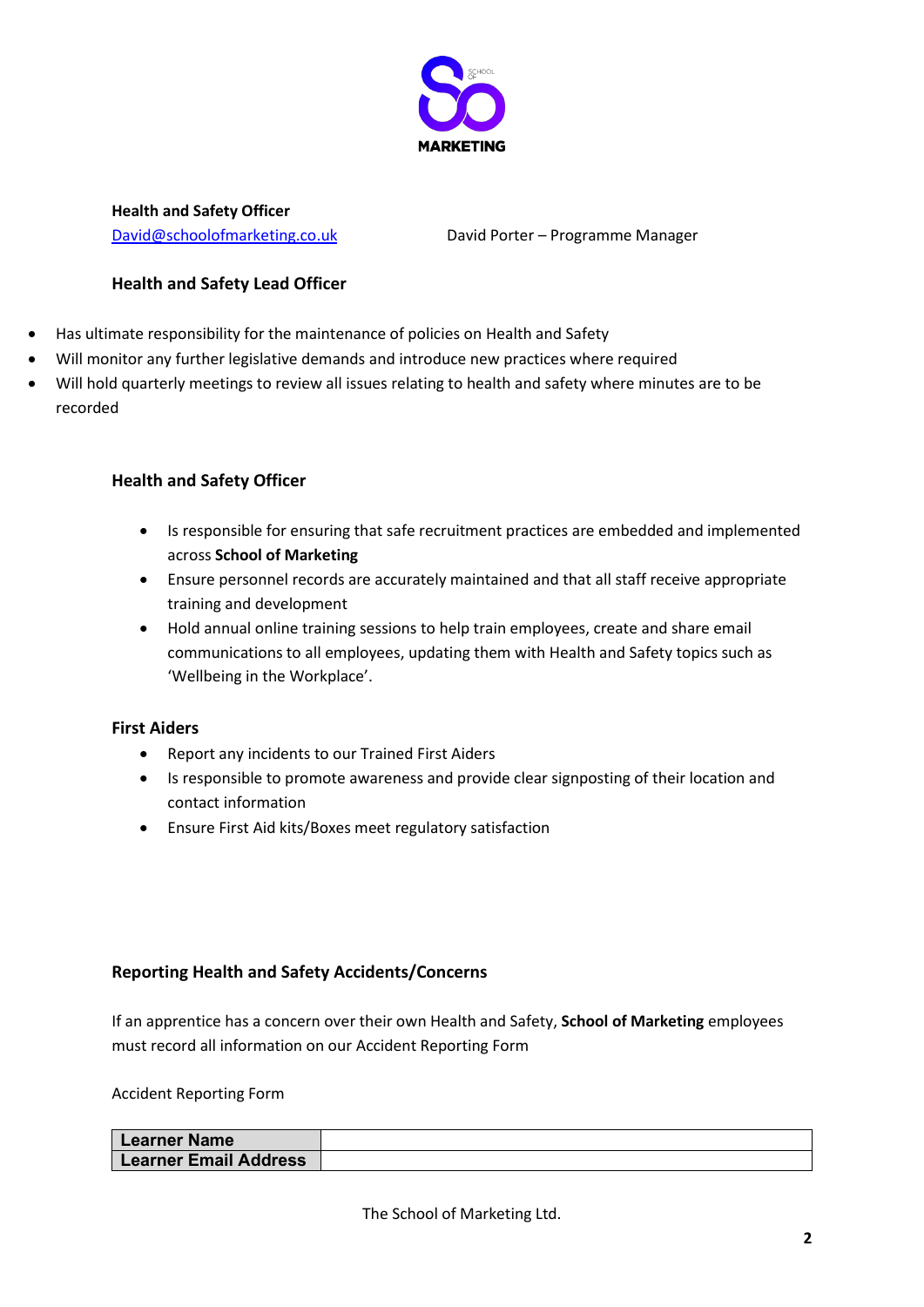

| Learner Contact              |  |
|------------------------------|--|
| <b>Number</b>                |  |
| <b>Company</b>               |  |
| <b>Company Contact</b>       |  |
| <b>Contact Email Address</b> |  |
| <b>Contact Phone Number</b>  |  |

| <b>Date</b> | <b>Update</b> | <b>Supporting</b> | <b>Action</b> |
|-------------|---------------|-------------------|---------------|
|             |               | <b>Evidence</b>   | bv            |

#### **Introduction**

The **School of Marketing** is highly committed to ensuring we have the right standards of Health and Safety. As part of one of our core values we encourage our employees and learners to contribute to their own welfare. Under the Health and Safety at Work 1974 School of Marketing will ensure activities are reasonably practicable. The Policy will be promoted to employees through employee inductions, ongoing training and awareness raising campaigns. These activities will also underpin the commitment of employee to delivering the policy and embedding health and safety within practices and activities.

# **Training**

**School of Marketing** will ensure all Senior Management, employees, Apprentices and Learners are trained in Health, Safety and Wellbeing. Senior Management team members are required to complete H&S ISOH Training or any other relevant training courses including legislation updates**.**

Training will be undertaken annually and cover all aspects of the policy, legislation updates and safe working practices. This will be recorded and monitored centrally by the Health and Safety Lead Officer to ensure ongoing compliance.

#### **Health and Safety during Induction**

**School of Marketing** employees, learners and Apprentices must complete Health and Safety training which will include the following:

#### **School of Marketing** will:

• Protect the Health and Safety and Wellbeing of its employees and others affected by its activities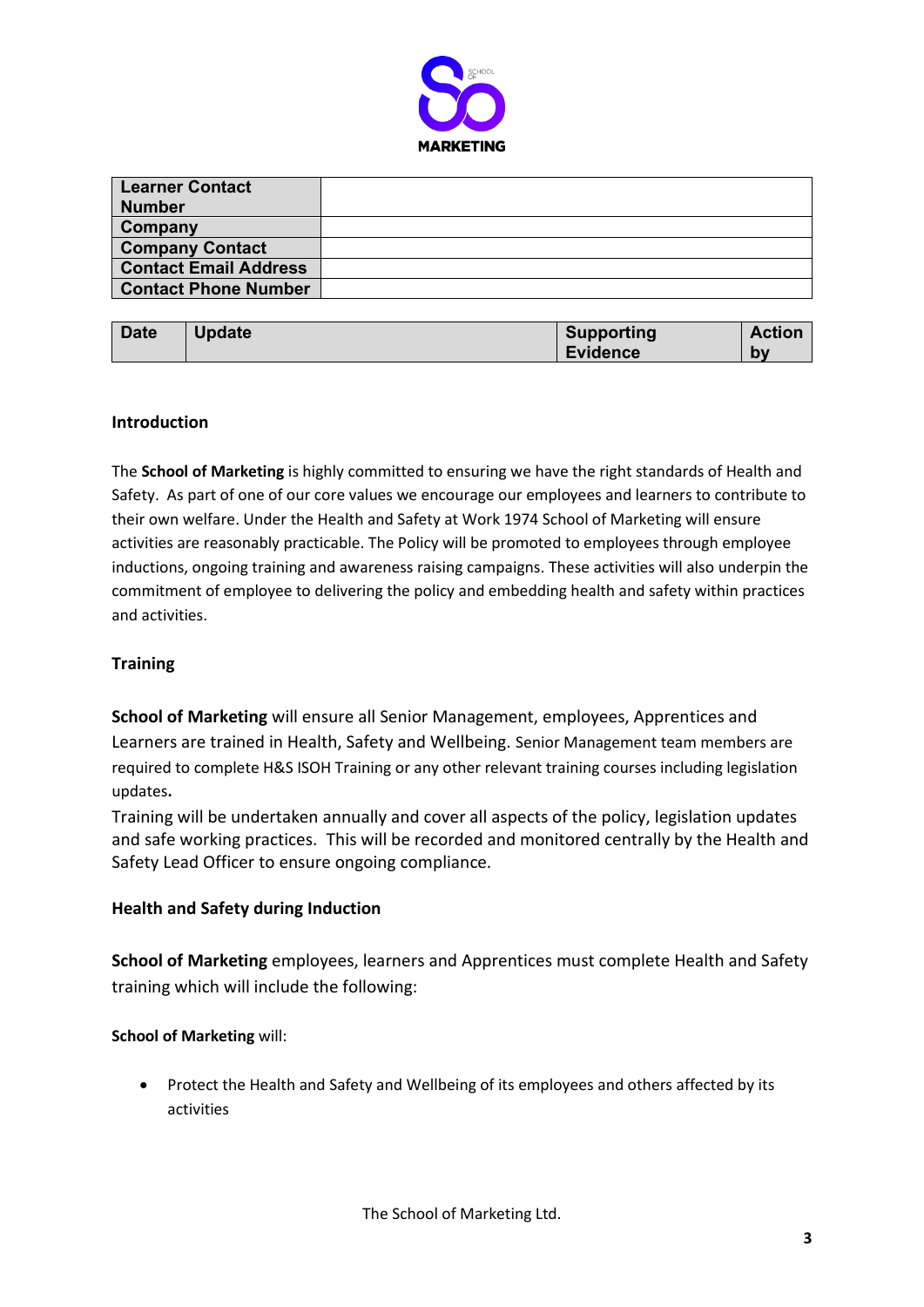

- Provide and maintain safe working environments and practices that limit risks to health, safety and wellbeing of others
- Comply with standards and formulate robust policies that meet regulatory requirements related to health and safety and wellbeing
- Promote a positive health and safety culture through good practices, which is underpinned by Safeguarding and Prevent (please refer to our policy)
- Ensure these objectives are fulfilled through auditing activities, either internally, through senior leadership, or by external consultants
- Safeguard employees, learners and all others from foreseeable hazards with regard to health, safety or the environment, in current processes, practices and working systems
- Ensure that, when new substances, plant, machinery, equipment, processes or premises are introduced that this is implemented with adequate guidance, instruction and supervision provided for safe methods of work
- Train employees to be aware of their own responsibilities in respect of health, safety, welfare and environmental matters, and to ensure they actively participate in good practice that leads to the prevention of accidents and occupational and non-occupational injuries and diseases.
- Monitor, review and update this policy annually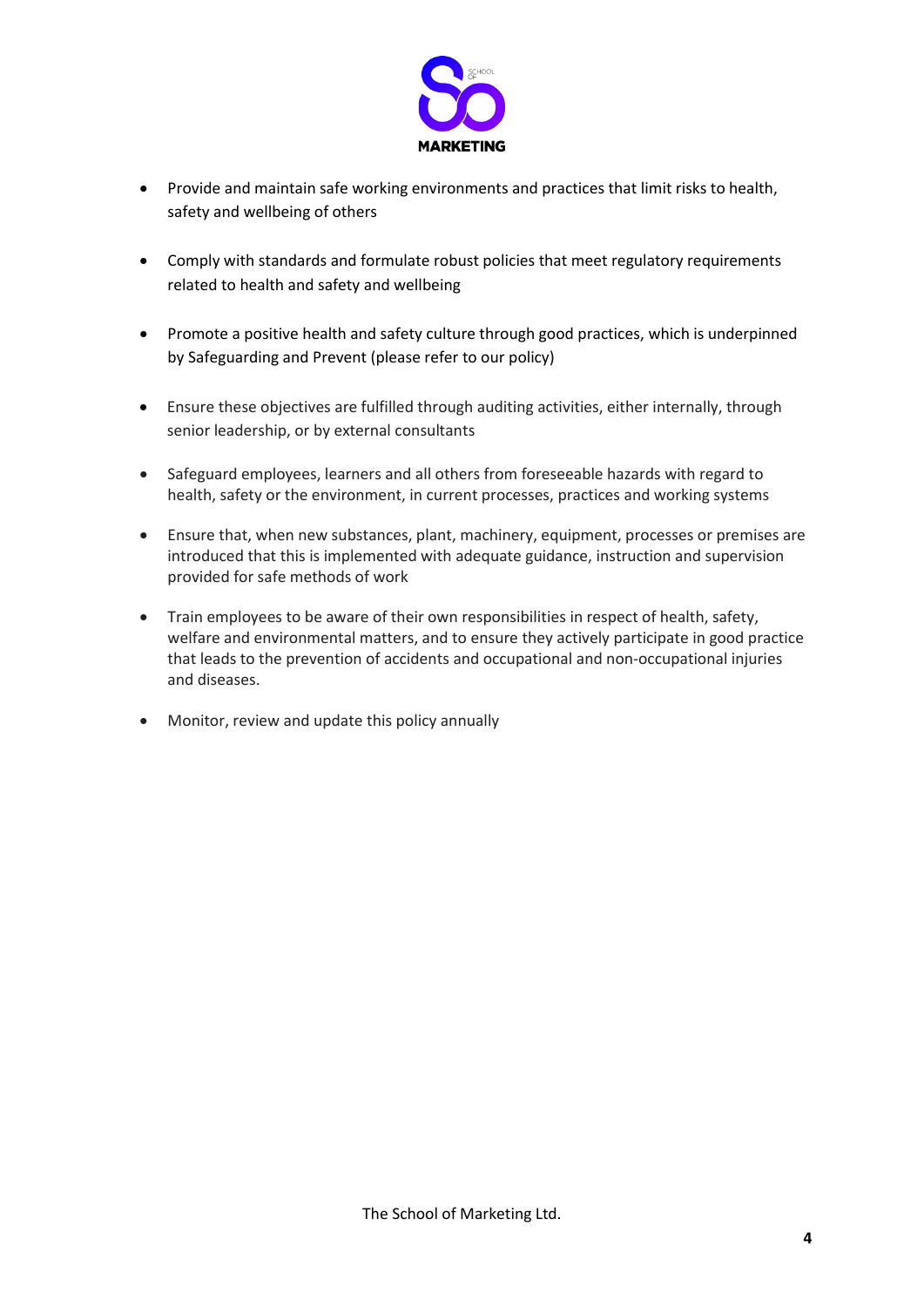

### **Roles and Responsibilities**



# **Employees, Tutors and Line Manager Responsibilities**

The following specific roles and responsibilities apply to this policy and in addition to the general role and responsibilities placed on all Line Managers and Employers outside of School of Marketing.

The School of Marketing Ltd.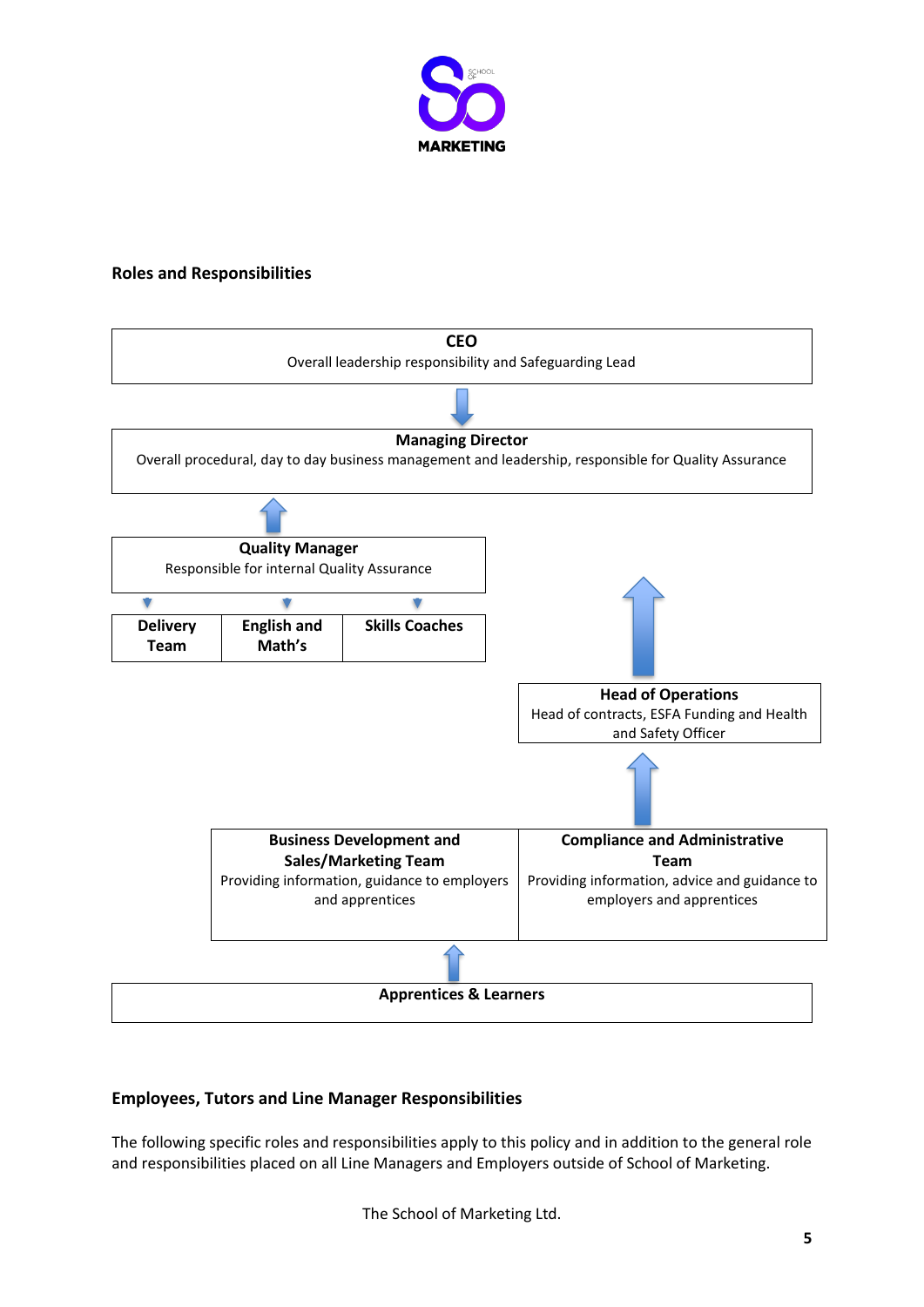

Through thorough Employer induction School of Marketing will carry out necessary checks to ensure employers have in place a Health and Safety Policy. School of Marketing enter into a triparty agreement outlining its full commitments and responsibilities to its apprentices and employers which is monitored and updated throughout the programme.

**Report** all accidents/incidents/near misses using the Accident Reporting Form arising out of or in connection with work. This will include reporting through RIDDOR processes as appropriate inline with HSE guidance (https://www.hse.gov.uk/riddor/) . These incidents are catergorised into the following:

- Verbal or physical assault
- x Mental Health concerns/illnesses
- **Minor Injury**
- Injury/ill health
- x Road Traffic incident
- Near miss/Dangerous Occurrence
- Environmental
- All employees have responsibility for observing safety rules, policies and best practices to ensure they limit any risk to health and safety towards themselves and others
- x Employees **must** complete full Health and Safety training during their Induction programme
- Employees are to ensure they are responsible for the health and safety and wellbeing of learners or visitors on company premises
- All employees undergo appropriate pre-employment checks, including DBS checks for learner facing roles to ensure employees understand the principles of safe working practices
- Promotion of effective participation by all employees in joint consultation on health and safety matters

#### **Learners, Apprentices and Visitors**

- Are required to comply with this policy and its procedures. All learners, Apprentices and visitors will be registered at our premises upon their arrival and departure (when attending site)
- All new learners and Apprentices will receive a full induction session, with access to this policy as well as our safeguarding and prevent practices
- Encourage learners to be aware of strategies to keep themselves safe in work or learning online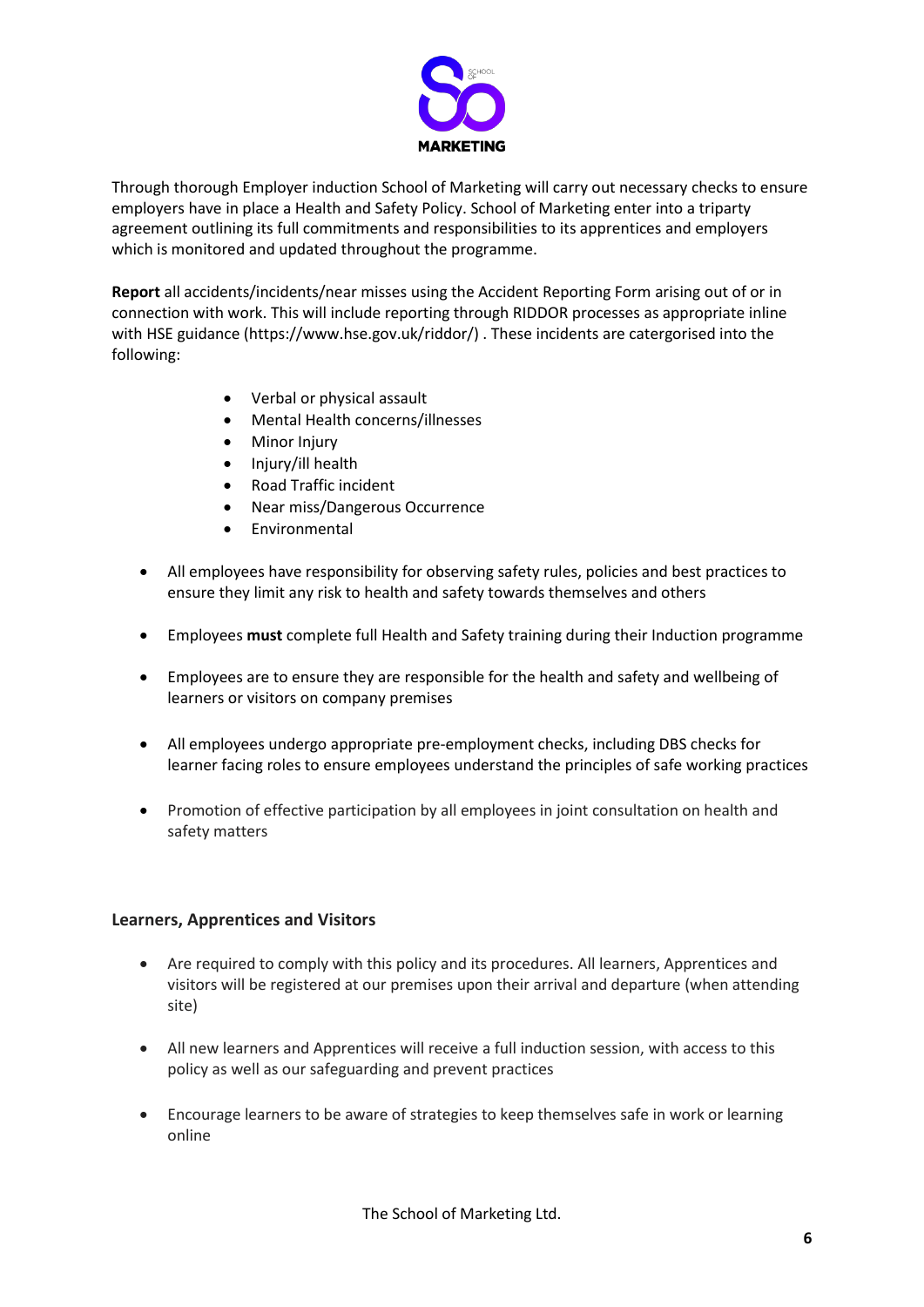

- All learners and visitors are given the opportunity to give feedback to further promote and maintain health, safety and well-being practices
- Safe learning is protected within the following policies: quality assurance, safeguarding and prevent, malpractice and administration and as appropriate HR policies and procedures

### **Consultation with Employers**

During the enrolment stage School of Marketing will conduct enquiries relation to the Apprenticeship Eligibility Criteria and consult with all employers on what requirements there are. Employers will be included and invited to take part in an interview, submit share company information and divulge any additional learning support needed. All employers will be required to complete a risk assessment, confirmation of their Health and Safety measures and/or details of how they support apprentices if lone working. This initial consultation will also include a Health and Safety check for the apprentices work location including checking relevant insurances are in place and that they have a safe working environment and appropriate Health and Safety procedures.

#### **Employers Due Diligence**

**School of Marketing** records and keeps a full database of all Apprentice Employers. Health and Safety Standards are met by conducting employer due diligence prior to the Apprentice enrolling. It is the responsibility of the apprentice's employer to conduct their own Health and Safety training. School of Marketing will check through their own due diligence, this may include:

- Contract of Services (including mandatory policy section)
- Commitment Statement
- Risk Assessment for vulnerable groups and young learner
- Controlled risk assessments of businesses catergorised into low risk, medium risk and high risk as part of enrolment process
- Safeguarding and Prevent
- Bullying, Discrimination and Harassment
- Employer Liability Insurance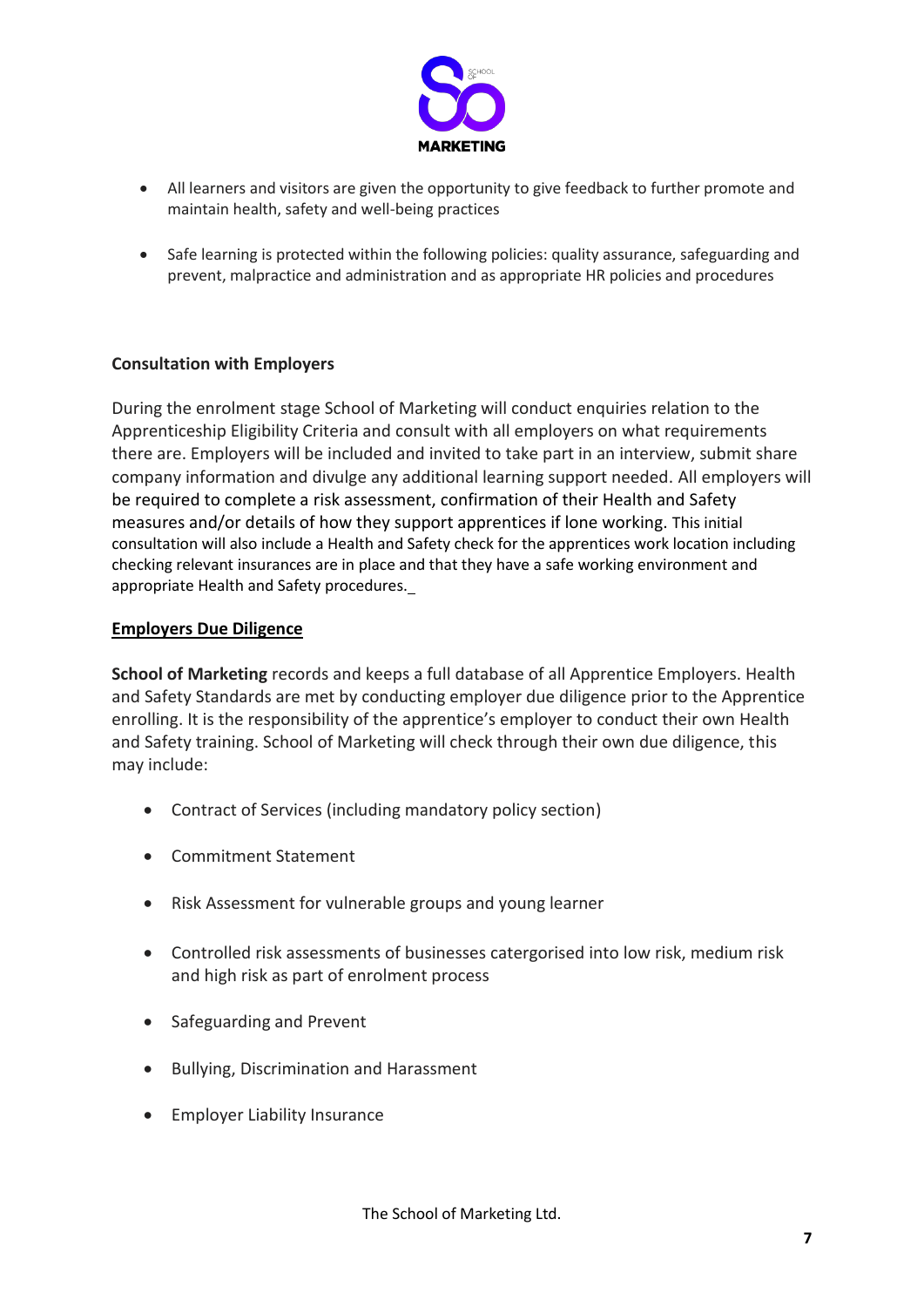

- Employers must comply with their COSHH and the RIDDOR duty in the event of a workplace accident or injury incurred by an apprentice
- $\bullet$  Equality, Diversity and Inclusion
- Employer Handbook
- Apprenticeship Agreement

### **Ongoing Monitoring of Learner's and Apprentices whilst in employment**

School of Marketing will provide ongoing support depending on a range of factors including:

- As per ESFA requirements H&S is discussed during 1:1's and Progress Reviews, throughout full duration of the programme
- Ability of apprentice and/or any special needs or circumstances, including disability and/or medical/health condition
- All visits/meetings where remote will be planned in advance by email communication or telephone to prevent stress and aid time good management
- Any issues identified during monitoring must be addressed immediately documented through our Cause for Concern Form and referred to H&S Officer
- If the apprentice is identified as at risk of health and safety the placement must be escalated to Senior Management

# **Identifying and managing Health and Safety Concerns**

- Mental Health (including Stress)
- Absence
- Ill health
- Accidents (reporting through RIDDOR)
- Poor H&S measures
- Sexual Harassment
- Harassment and Bullying & Discrimination
- $\bullet$  Environmental
- Manual Handling
- First Aid facilities
- Emergency evacuation routes and procedures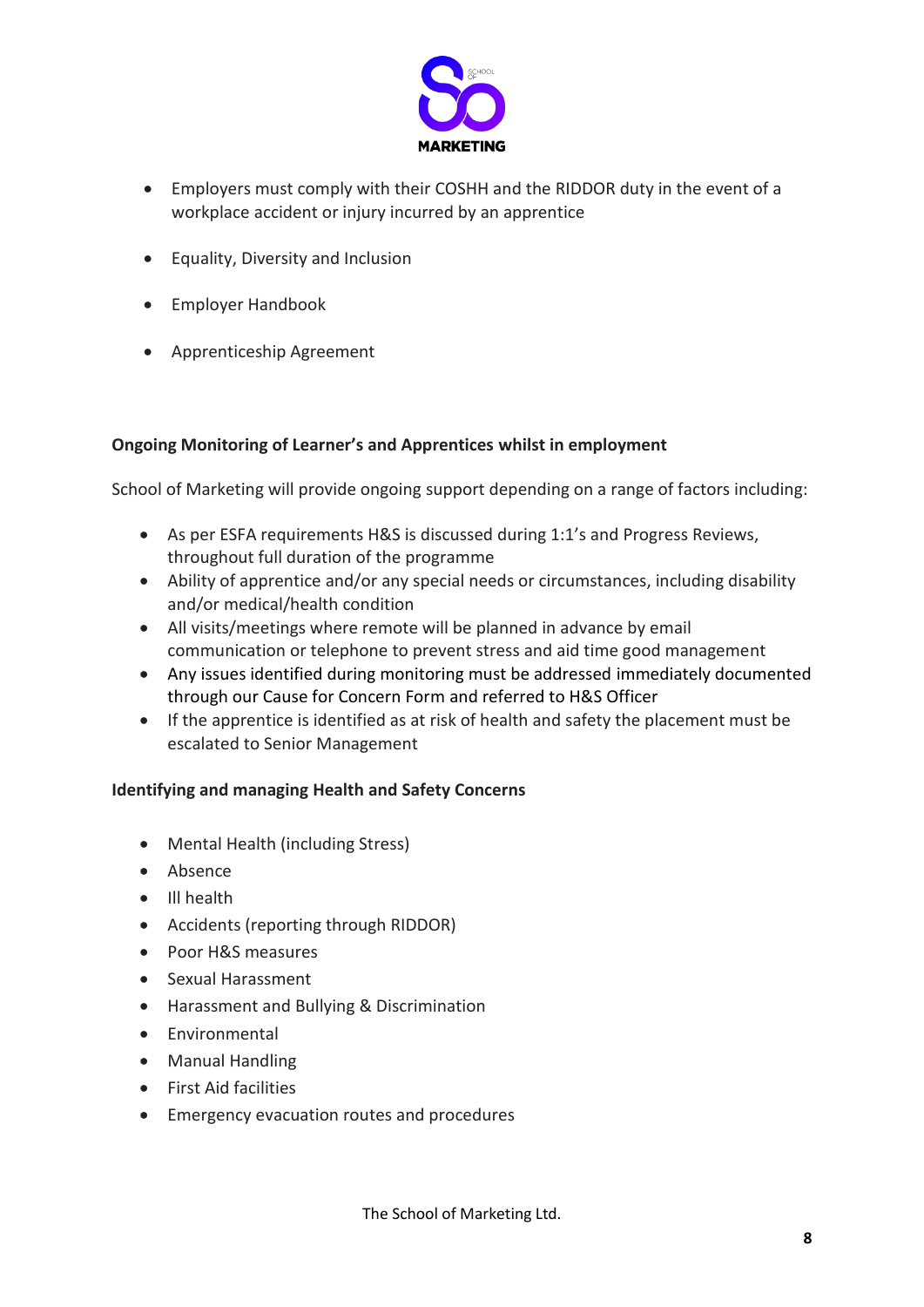

All identified Health and Safety issues or concerns will be, where possible, addressed by the person identifying the issue to ensure that restorative action is taken quickly and effectively. Once initial action have been taken the issues will be reported to the Health and Safety Lead Officer for monitoring and further action as required.

# **Ill Health and Accidents for Apprentices on Programme**

School of Marketing recognises that it has an important role to playing ensuring the health and wellbeing of its apprentices. We are committed to assist and provide a supporting role to employers in their health and safety duties. In such an event of illness or accident **School of Marketing** will need to be:

- Notified of such an event and where required details surrounding the accident or ill health
- Continue communication until the apprentice is recovered
- Offer a break in learning to cover any ill health or note any accident-related absence
- Report any serious incidents or accidents to the Police and/or local authorities
- Where appropriate SoM will work with the employer health and Safety lead to ensure that any accidents do not reoccur and that apprentice safety is ensured

# **How we Protect Health and Safety of our Apprentices**

Through our Induction and regular training of our apprentices will be kept updated of Health and Safety responsibilities and roles. **School of Marketing** provide the following support to ensure all apprentices are kept safe:

- Taking proactive actions to protect apprentices
- Promoting our commitment to all employees, learners and apprentices
- Training all new employees to implement the policy
- Providing welfare support to the apprentice in the event of a workplace accident or injury
- Reviewing an employer's health and safety arrangement
- Sending out targeted advice, guidance and support messages if a specific event is identified
- Share and promote guidance on DSE checks, lone working and regular eye health checks

# **Health and Wellbeing**